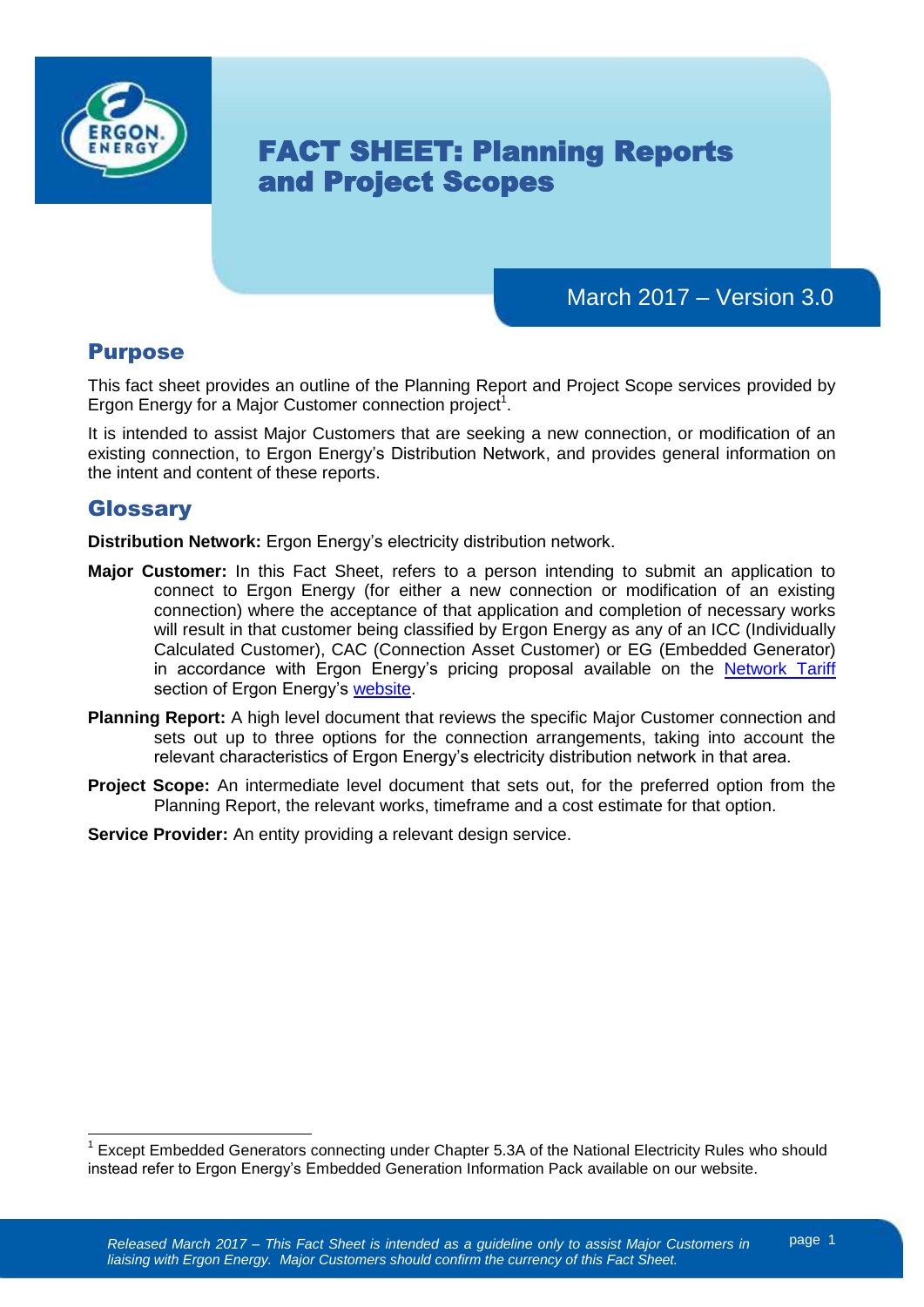# The Major Customer Connection Process



Details of Ergon Energy's guidelines and processes can be found on the [Major Business](https://www.ergon.com.au/network/connections/major-business-connections)  [Connections](https://www.ergon.com.au/network/connections/major-business-connections) part of Ergon Energy's [website.](https://www.ergon.com.au/)

### Ergon Energy Support

Throughout the Major Customer Connection process, Ergon Energy provides, either itself or through its subcontractors, a range of services, including, but not limited to:

- the provision of general advice and specifications, including in relation to Major Customer assets etc.;
- preparation of a planning report or project scope, or provision of data to complete such a report;
- determination of indicative network charges;
- site inspection; and
- pre-application external design review and technical support.

### Fees for Services

Under the regulatory regime that applies to Ergon Energy, Ergon Energy is required to calculate charges for the services it provides in a specific manner.

Ergon Energy can provide Major Customers with a quote tailored to their needs, which will set out the elements of the services requested to be provided, and the timeframe for provision of these services.

Upon acceptance of the quote, Ergon Energy will issue an invoice that will be payable prior to the commencement of the work. Upon completion of the work, Ergon Energy will reconcile the amounts received against the amounts to which Ergon Energy is entitled to receive in accordance with the electricity laws. The parties will then make appropriate payments to each other so that Ergon Energy receives an amount from the Major Customer that is equal to the amount to which it is entitled.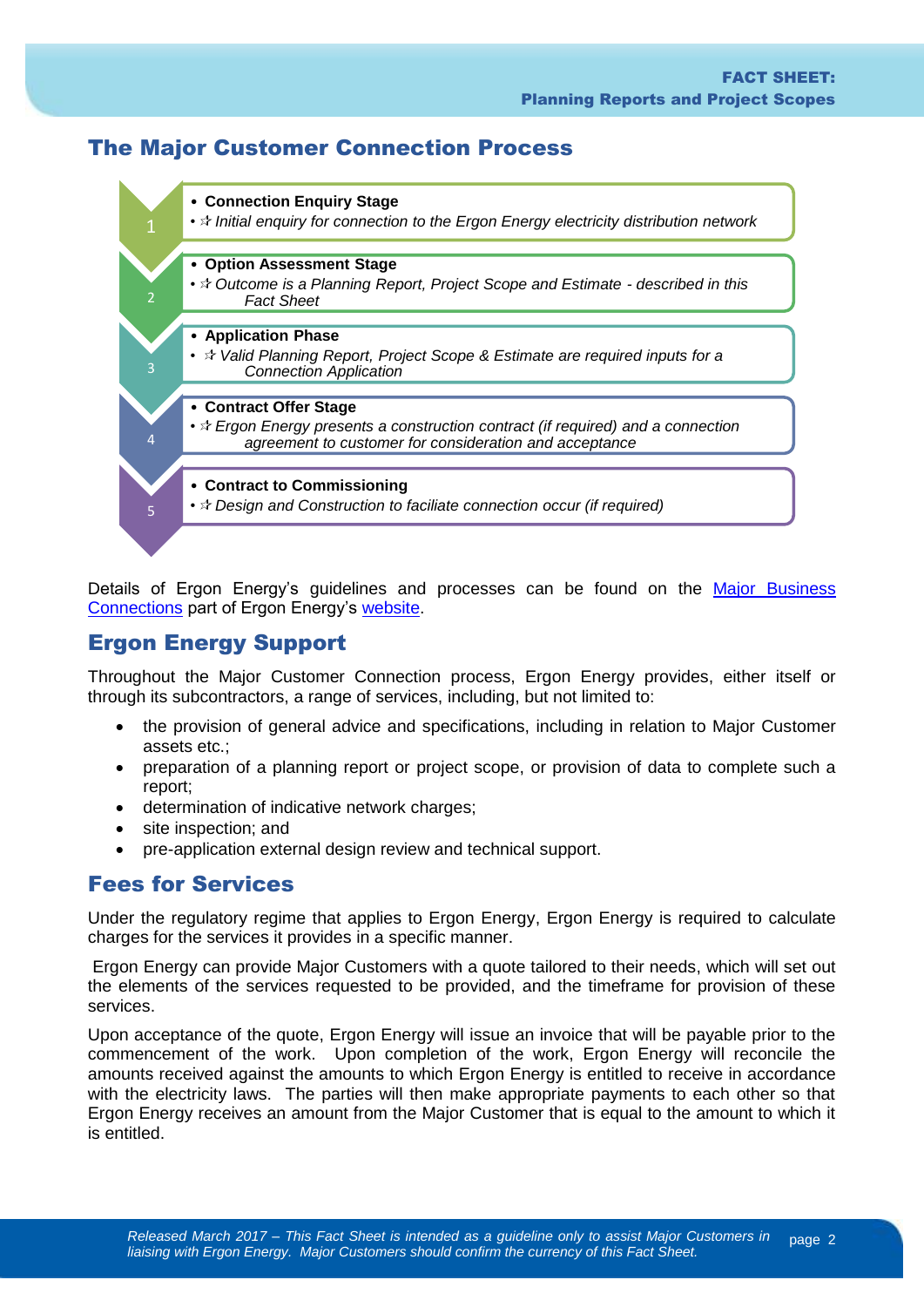For some services provided by Ergon Energy for Major Customer Connections (such as Project Scopes) Major Customers may also choose to engage a third party Service Provider. Further information on this is provided below under the heading "Choosing a Third Party Service Provider".

### Planning Report

#### **Outline**

A Planning Report is a high-level document which involves collecting the Major Customer's technical requirements and reviewing these against Ergon Energy's current electricity network configuration and capacity.

The intent of a Planning Report is to identify options to facilitate the Major Customer's connection. Estimated costs and timeframes for each option are provided on  $a \pm 50\%$  accuracy basis, to allow the Major Customer to make a decision as to the preferred option.

Note that in some instances where projects are relatively simple (or where there is only one viable option for connection), a Planning Report may be combined with a Project Scope. Please discuss this option with your Project Sponsor.

#### **Planning Reports cannot be prepared by a third party Service Provider**

The NER specifies that Ergon Energy as a DNSP has sole responsibility for the following:

- Planning for augmentation of the Shared Network (upstream works);
- Approval of design of assets that will be part of Ergon Energy's electricity distribution network; and
- Designs of dedicated customer connection assets that are located within an Ergon Energy bulk supply or zone substation and will impact on the operation or performance of the shared electricity distribution network.

Accordingly, Ergon Energy will not allow outsourcing of this work to a third party.

#### **Content of a Planning Report**

A Planning Report typically contains the following information:

- A statement of the Major Customer's desired connection project outcomes (e.g. capability, requirements and purpose);
- An analysis of the current state of Ergon Energy's electricity network, in particular capability in the project's locality;
- An analysis of viable pathways which could achieve the Major Customer's desired connection outcomes, including high level technical planning and relevant issues. Typically, a maximum of three preferred options are given to facilitate the Major Customer connection, as per Ergon Energy's standard connection arrangements for Major Customers (as set out in Appendix 5 of the Major Customer Connection Manual);
- An outline of the relevant connection point(s) and high level components of the scope for each option, together with estimated costs and timing on  $a \pm 50\%$  basis;
- Relevant performance criteria affecting the Major Customer's premises and connection to Ergon Energy's electricity network (such as authorised electricity demand, power quality and other relevant technical parameters) for later insertion into a connection agreement between the parties;
- A comparison of likely connection timeframes for each option against the Major Customer's proposed timeframe;
- A summary of relevant planning and property requirements; and
- A recommendation as to the preferred option, including relevant construction works to facilitate the connection.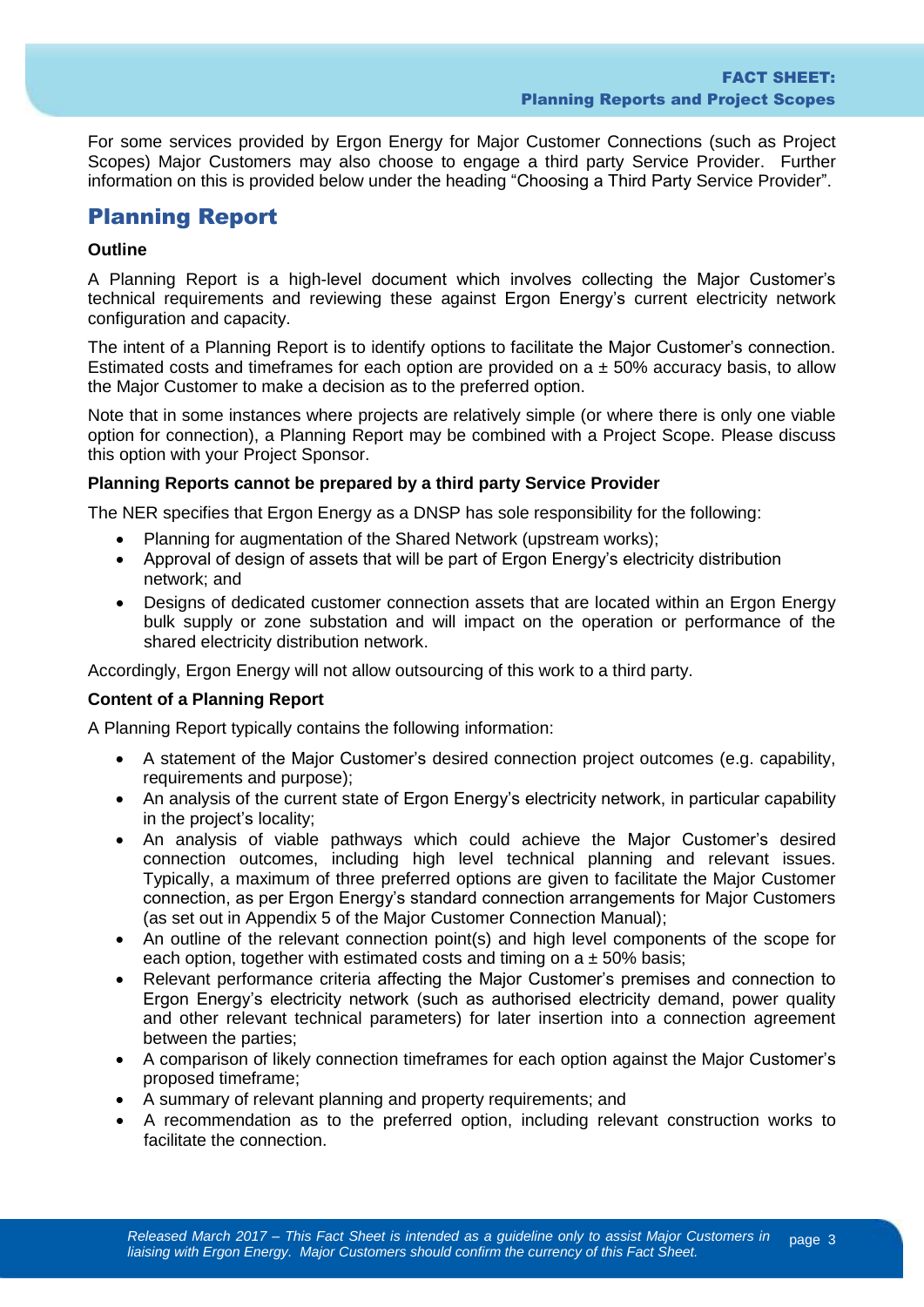Note that the estimates provided in a Planning Report are indicative, non-binding estimates that are designed only to assist the Major Customer to undertake early feasibility options analysis. These estimates will be modified upon completion of the concept design.

Further specific details on the relevant scope of work, costs and timeframes will be developed as the Major Customer progresses towards the point at which Ergon Energy issues a formal offer to connect, via a connection agreement and a construction conract (if needed).

#### **Layout of a Planning Report**

Each Planning Report will vary in content according to the specific characteristics of the project. Whilst there is no mandated format for a Planning Report, it typically contains the following sections:

- Introduction
- **•** Executive Summary
- Recommendation
- Existing network capability
- Connection Option A: Recommended Works
	- o Ergon Energy Scope/Works
		- o Major Customer Scope/Works
- Connection Option B: Recommended Works
	- o Ergon Energy Scope/Works
	- o Major Customer Scope/Works
- Other alternative or non-viable options
- Assumptions and constraints
- Issues and Risks
- Related Projects
- Requested Connection Date
- Estimates
- Operational Requirements
- Appendices e.g.:
	- o locality map and asset boundaries
	- $\circ$  loading curves for the relevant feeder(s)
	- o fault levels
	- o required feeder augmentation

Broadly, the following options for design and construction of the relevant dedicated works to facilitate the Major Customer connection may be available (depending upon the specific circumstances):

- **Ergon Energy to build, own and operate:**
- Major Customer to design and construct, and then and transfer assets to Ergon Energy for maintenance and operation; and
- Major Customer to build, own and operate.

Accordingly, Planning Reports must consider proposed ownership arrangements and longevity of the connection/installation, as this may impact upon the appropriate design and construction option selected.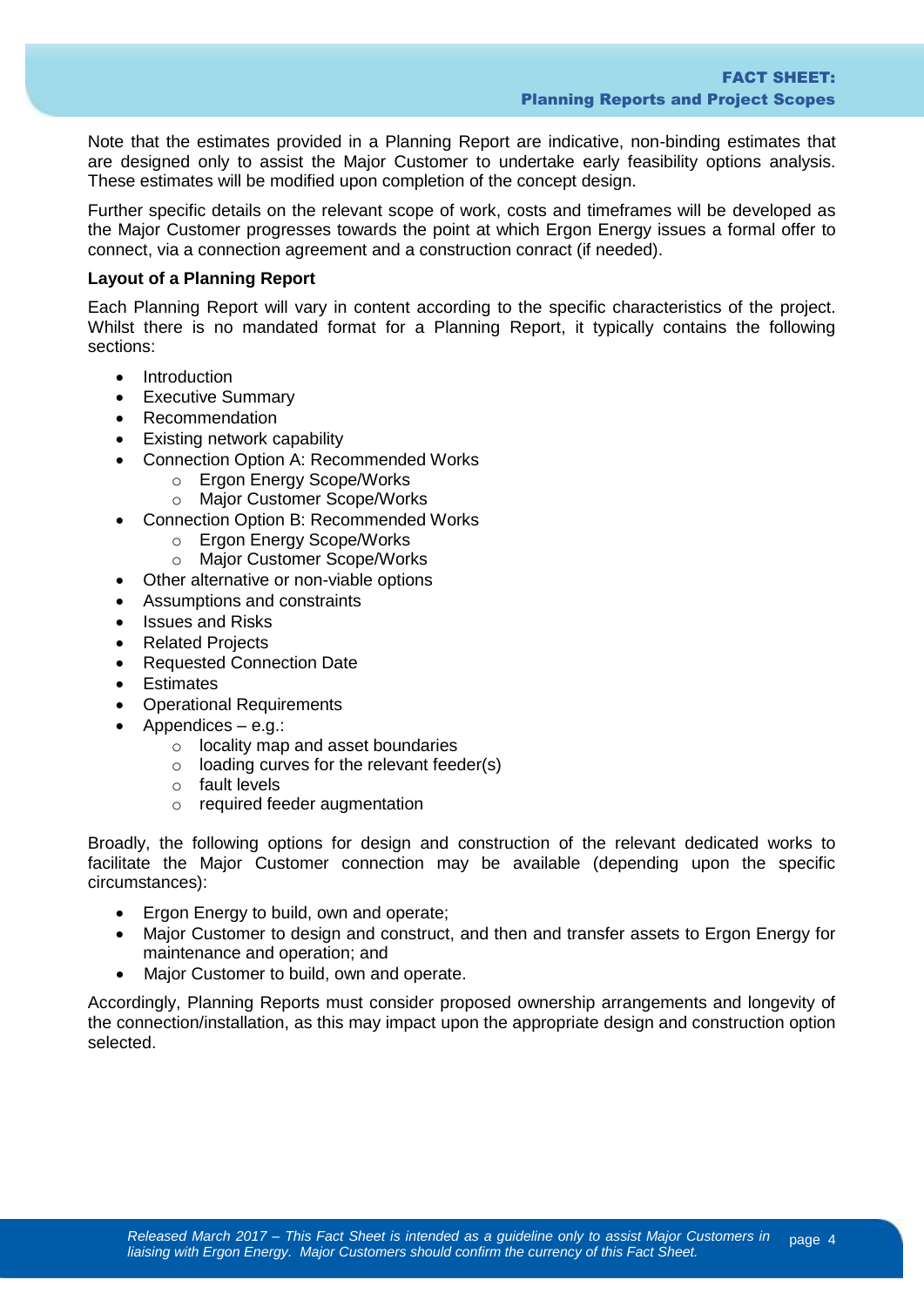# Project Scope

#### **Outline**

A Project Scope comprises a concept scope and high-level intial design. The Project Scope contains a detailed review of the selected connection option from the Planning Report, and:

- defines the works that need to be accomplished to deliver the selected connection option;
- confirms the relevant standards and specifications to be used for that connection option;
- provides an estimate of the costs and relevant time frames on a range of  $\pm 30\%$ ; and
- identifies the relevant economic regulatory classification for each component of works (works are usually classified into either Alternative Control Services (ACS) (which are typically works dedicated to the Major Customer) or Standard Control Services (SCS) (which are typically works that benefit a number of customers))<sup>2</sup>;

The identification and management of risks at this stage will help inform the Major Customer as to their likely financial responsibilities and help ensure that a commitment can be established by both parties.

As the Distribution Network Service Provider, Ergon Energy will need to approve the proposed technical, performance and operational standards of customer-owned assets prior to connection of the premises to the electricity network.

#### **Project Scopes prepared by a third party Service Provider**

Where a Major Customer procures a third party Service Provider to prepare a Project Scope, the Major Customer must obtain Ergon Energy's endorsement of that Project Scope as suitable for use. A fee is usually chargeable for providing the endorsement service.

Note that any changes to a Project Scope after Ergon Energy endorsement will need to be reendorsed.

#### **Content of a Project Scope**

 $\overline{a}$ 

The Project Scope provides information on:

- Technical connection configuration and asset specifications;
- Secondary Systems assessment, including metering, protection and control systems and communications;
- Indicative non-binding cost and time estimates for the selected connection option, and an upper-bound cost plan (where relevant);
- Property information e.g. in respect of easement requirements;
- Information as to possible environmental and cultural heritage impacts;
- Required site investigations such as geotechnical assessments and surveys:
- Concept design drawings (e.g., single line diagrams, general arrangements, major block diagrams, suggested route alignments, profiles); and
- Recommendations for early procurement of long lead time items of equipment, if necessary.

<sup>&</sup>lt;sup>22</sup> Refer to Fact Sheet: [Economic Regulation and Classification of Services](https://www.ergon.com.au/__data/assets/pdf_file/0006/191994/Fact-Sheet-Economic-Regulation-and-Classification-of-Services.pdf) on the Major Business [Connections](https://www.ergon.com.au/network/connections/major-business-connections) page of Ergon Energy's [website.](https://www.ergon.com.au/)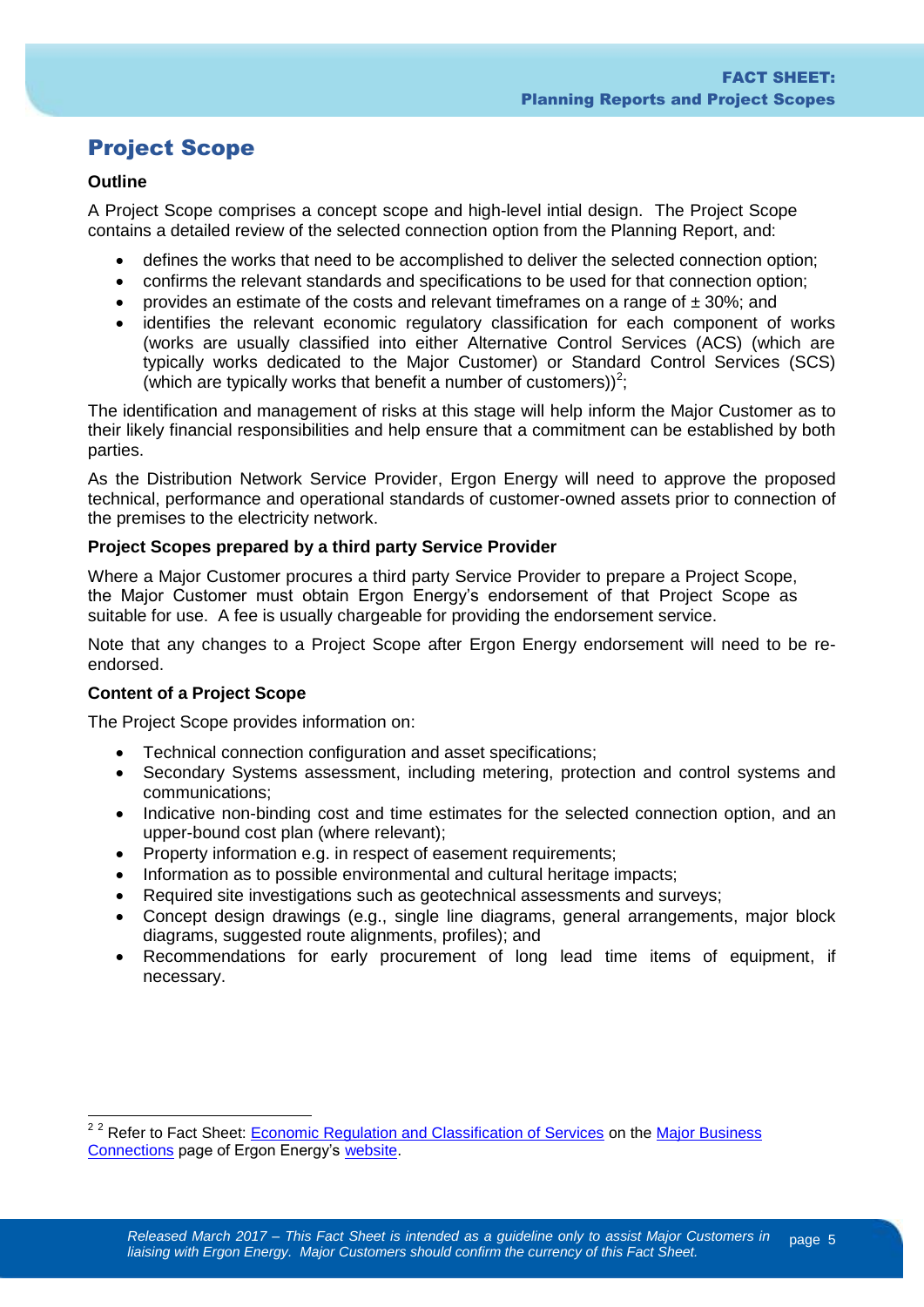#### **Layout of a Project Scope**

Each Project Scope will vary in content according to the characteristics of the particular project. Whilst there is no mandated format for a Project Scope, it typically contains the following sections:

- General Information
- Introduction
- Scope of Works:
	- o Land or Easement Requirements
	- o Specific Construction/Primary Works (Generation, Sub Transmission, Substation, Distribution Works) – including scopes of work for each of Ergon Energy and the Major Customer
	- $\circ$  Secondary Systems metering, protection, control systems, communications
	- o Network Switching
	- o Reliability During Construction
	- o Test and Commissioning
	- o Ongoing Access and Maintenance
	- o Project Specific Elements for Scope of Works
- Design Issues
- Safety Considerations
- Project Staging
- Scope Exclusions
- Related Projects
- Assumptions and Constraints
- Project Risks
- **•** Estimates
- Supporting Information:
- $\bullet$  Appendices e.g.:
	- o Locality Map and Asset Boundaries
	- o Proposed Connection Configuration
	- o Technical Diagrams as Needed

### Choosing a Third Party Service Provider

For some of the services provided by Ergon Energy (including Project Scopes), Major Customers may elect to engage a third party Service Provider to provide these services.

Note that the preparation of suitable and appropriate Project Scopes requires the Service Provider to have an extensive knowledge about electricity distribution networks. Project Scopes that contain inaccurate, incomplete or insufficient information, or that are not otherwise compliant with Ergon Energy's applicable technical requirements, may result in significant delays to this process.

Given that the preparation of such reports also requires the Service Provider to have specific information about Ergon Energy's electricity distribution network in the particular area and relevant technical requirements, any third party Service Provider will need to liaise regularly with Ergon Energy throughout the process of preparing those reports.

Ergon Energy is naturally open to working with any third party Service Providers suggested by Major Customers, provided of course that these third party Service Providers have appropriate capabilities and experience in carrying out works similar to the preparation of Project Scopes for Major Customers.

# Works that are the Sole Responsibility of Ergon Energy

Note that the following elements of a Project Scope may only be carried out by Ergon Energy:

Planning for augmentation of the Shared Network (upstream works);